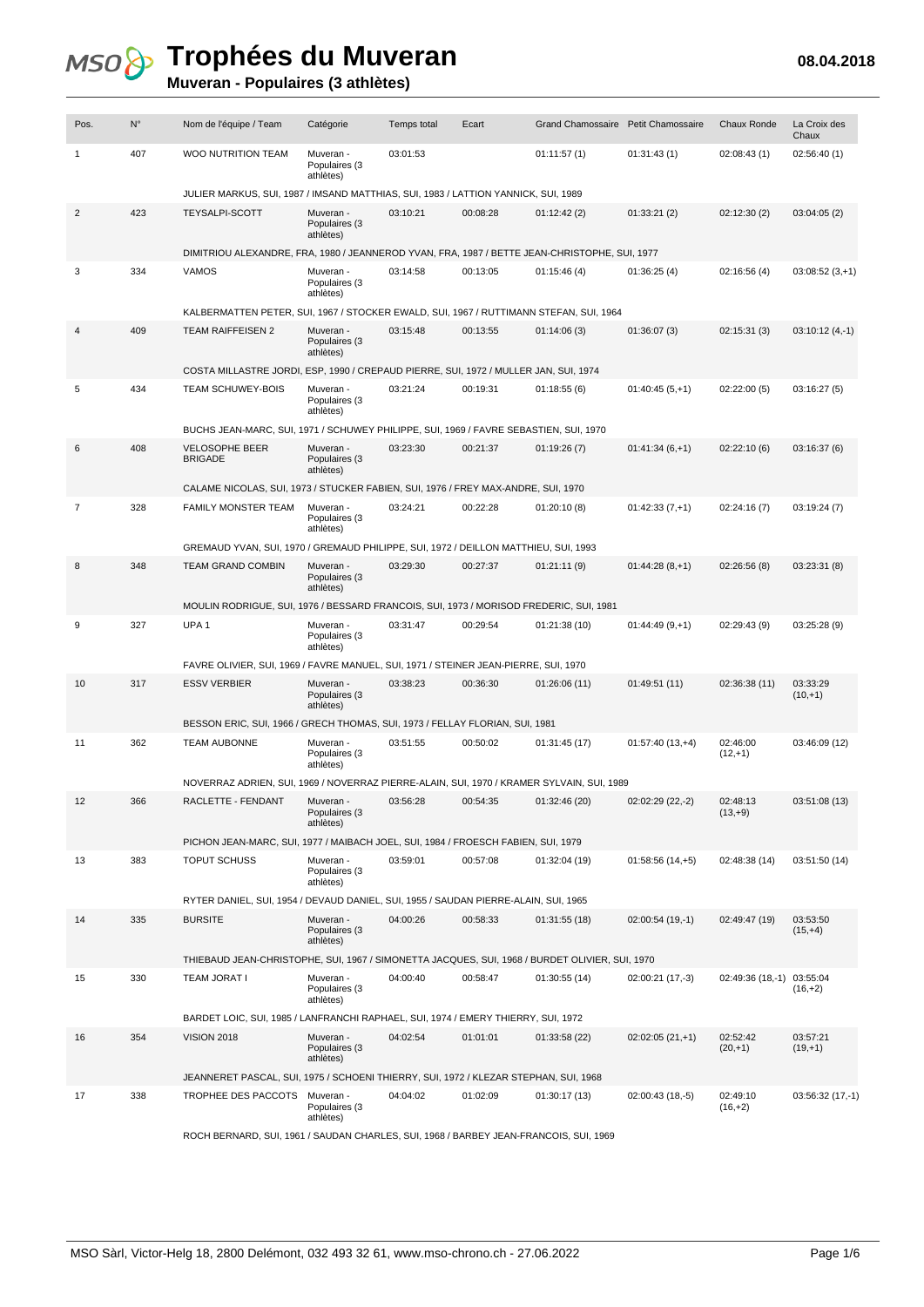| Pos. | $N^{\circ}$ | Nom de l'équipe / Team                                                                        | Catégorie                               | Temps total | Ecart    | Grand Chamossaire Petit Chamossaire |                   | Chaux Ronde                    | La Croix des<br>Chaux              |  |  |
|------|-------------|-----------------------------------------------------------------------------------------------|-----------------------------------------|-------------|----------|-------------------------------------|-------------------|--------------------------------|------------------------------------|--|--|
| 18   | 307         | LES CULS DE VAUDOIS                                                                           | Muveran -<br>Populaires (3<br>athlètes) | 04:04:40    | 01:02:47 | 01:35:45 (27)                       | $02:01:03(20,+7)$ | 02:53:16 (22,-2)               | 03:59:01 (22)                      |  |  |
|      |             | BUCHI FRANCIS, SUI, 1991 / MICHAUD DAVID, SUI, 1985 / GINDROZ OSCAR, SUI, 1993                |                                         |             |          |                                     |                   |                                |                                    |  |  |
| 19   | 312         | <b>DMD</b>                                                                                    | Muveran -<br>Populaires (3<br>athlètes) | 04:05:13    | 01:03:20 | 01:31:05(15)                        | 02:00:10 (16,-1)  | $02:52:52(21,-5)$              | 03:57:36<br>$(20, +1)$             |  |  |
|      |             | BALLAY DANIEL, SUI, 1967 / DUBOIS JEAN-LUC, SUI, 1967 / BALLAY MARIE-PIERRE, SUI, 1974        |                                         |             |          |                                     |                   |                                |                                    |  |  |
| 20   | 380         | CHYMALPY                                                                                      | Muveran -<br>Populaires (3<br>athlètes) | 04:05:22    | 01:03:29 | 01:31:14(16)                        | $01:59:10(15,+1)$ | 02:49:00 (15)                  | 03:57:09 (18,-3)                   |  |  |
|      |             | BERLEMONT DENIS, BEL, 1972 / KERHARO EWEN, SUI, 1987 / CORNET JORDI, SUI, 1982                |                                         |             |          |                                     |                   |                                |                                    |  |  |
| 21   | 311         | LES TRAINABOUETS                                                                              | Muveran -<br>Populaires (3<br>athlètes) | 04:05:42    | 01:03:49 | 01:32:56 (21)                       | 02:02:44 (23,-2)  | 02:54:40 (23)                  | 03:58:34<br>$(21,+2)$              |  |  |
|      |             | METRAILLER LAURENT, SUI, 1985 / METRAILLER VINCENT, SUI, 1988 / BUCO FLORIAN, SUI, 1991       |                                         |             |          |                                     |                   |                                |                                    |  |  |
| 22   | 303         | TEAM HAVE A NICE DAY                                                                          | Muveran -<br>Populaires (3<br>athlètes) | 04:06:49    | 01:04:56 | 01:30:15(12)                        | 01:57:31(12)      |                                | 02:49:20 (17, -5 03:59:03 (23, -6) |  |  |
|      |             | CRAUSAZ NICOLAS, SUI, 1980 / MAILLARD DIDIER, SUI, 1972 / MAILLARD FREDERIC, SUI, 1971        |                                         |             |          |                                     |                   |                                |                                    |  |  |
| 23   | 398         | <b>LES MECAPIPETTES</b><br><b>TEYSALPI</b>                                                    | Muveran -<br>Populaires (3<br>athlètes) | 04:10:37    | 01:08:44 | 01:35:42 (26)                       | 02:05:00 (26)     | 02:55:21<br>$(24, +2)$         | 04:02:39 (24)                      |  |  |
|      |             | JORAND JOEL, SUI, 1987 / SCHOUWEY JEAN-BAPTISTE, SUI, 1989 / BARRAS LOIC, SUI, 1989           |                                         |             |          |                                     |                   |                                |                                    |  |  |
| 24   | 390         | TEAM JORAT 2                                                                                  | Muveran -<br>Populaires (3<br>athlètes) | 04:12:17    | 01:10:24 | 01:35:03(25)                        | 02:04:39 (25)     | 02:58:45 (26,-1) 04:06:12 (26) |                                    |  |  |
|      |             | EMERY PATRICK, SUI, 1969 / GOEL JACQUES, SUI, 1962 / BACH YVES, SUI, 1970                     |                                         |             |          |                                     |                   |                                |                                    |  |  |
| 25   | 416         | TRAIL DES<br>PATROUILLEURS                                                                    | Muveran -<br>Populaires (3<br>athlètes) | 04:12:35    | 01:10:42 | 01:39:11 (37)                       | $02:08:09(31,+6)$ | 02:59:31<br>$(27,+4)$          | 04:05:44<br>$(25, +2)$             |  |  |
|      |             | BEYTRISON ANOUCK, SUI, 1979 / GERMANIER CHRISTOPHE, SUI, 1967 / GRAND MARIE-PIERRE, SUI, 1965 |                                         |             |          |                                     |                   |                                |                                    |  |  |
| 26   | 417         | <b>MEDSPORT</b>                                                                               | Muveran -<br>Populaires (3<br>athlètes) | 04:14:50    | 01:12:57 | 01:34:41 (24)                       | 02:03:20 (24)     |                                | 02:57:13 (25,-1) 04:07:09 (27,-2)  |  |  |
|      |             | ROUX BLAISE, SUI, 1974 / BOONE THOMAS, BEL, 1986 / GATTLEN SEBASTIEN, SUI, 1981               |                                         |             |          |                                     |                   |                                |                                    |  |  |
| 27   | 394         | <b>TEAM CATOGNE</b>                                                                           | Muveran -<br>Populaires (3<br>athlètes) | 04:15:21    | 01:13:28 | 01:36:59 (30)                       | 02:08:34 (32,-2)  | 03:01:07<br>$(31, +1)$         | 04:08:35<br>$(28, +3)$             |  |  |
|      |             | TORNAY JEAN-DANIEL, SUI, 1974 / LATTION PIERRE-ALAIN, SUI, 1968 / MAILLARD NICOLAS, SUI, 1969 |                                         |             |          |                                     |                   |                                |                                    |  |  |
| 28   | 345         | <b>SNOW LOVERS</b>                                                                            | Muveran -<br>Populaires (3<br>athlètes) | 04:18:55    | 01:17:02 | 01:41:08 (40)                       | $02:10:08(36,+4)$ | 03:00:33<br>$(29, +7)$         | 04:12:15 (30,-1)                   |  |  |
|      |             | GEYDET CHARLINE, FRA, 1987 / LANZA LYDIE, FRA, 1981 / MONTEGANI ERIC, FRA, 1961               |                                         |             |          |                                     |                   |                                |                                    |  |  |
| 29   | 301         | <b>TEAM JJG</b>                                                                               | Muveran -<br>Populaires (3<br>athlètes) | 04:19:38    | 01:17:45 | 01:36:13 (29)                       | 02:07:42 (30,-1)  | 02:59:55<br>$(28, +2)$         | 04:12:52 (31,-3)                   |  |  |
|      |             | JOLIAT YVES, SUI, 1966 / JOLIAT TIM, SUI, 1999 / GAILLE STEPHANE, SUI, 1973                   |                                         |             |          |                                     |                   |                                |                                    |  |  |
| 30   | 305         | <b>VDR</b>                                                                                    | Muveran -<br>Populaires (3<br>athlètes) | 04:20:06    | 01:18:13 | 01:37:35 (33)                       | $02:07:36(29,+4)$ | 03:03:14 (34,-5) 04:13:20      | $(32,+2)$                          |  |  |
|      |             | BARUSELLI GREGORY, SUI, 1986 / SARRET YANNICK, SUI, 1987 / GEISER CHRISTOPHE, SUI, 1986       |                                         |             |          |                                     |                   |                                |                                    |  |  |
| 31   | 395         | LES FOUS DU VOLANT                                                                            | Muveran -<br>Populaires (3<br>athlètes) | 04:21:59    | 01:20:06 | 01:37:07 (31)                       | $02:05:59(27,+4)$ | 03:05:16 (36,-9) 04:14:24      | $(33, +3)$                         |  |  |
|      |             | MASSET JACQUES, SUI, 1956 / BEZENCON CHRISTIAN, SUI, 1962 / KUNZLER PATRICE, SUI, 1967        |                                         |             |          |                                     |                   |                                |                                    |  |  |
| 32   | 337         | <b>MXT TEYSALPI</b>                                                                           | Muveran -<br>Populaires (3<br>athlètes) | 04:23:45    | 01:21:52 | 01:38:18(36)                        | 02:09:01 (34,+2)  | 03:01:37<br>$(33,+1)$          | 04:14:55 (34,-1)                   |  |  |
|      |             | SENFT MICHAELA, SUI, 1971 / DO CARMO VICTOR HUGO, SUI, 1971 / JUILLAND FLORENCE, SUI, 1979    |                                         |             |          |                                     |                   |                                |                                    |  |  |
| 33   | 402         | <b>NICSERCHRI</b>                                                                             | Muveran -<br>Populaires (3<br>athlètes) | 04:25:11    | 01:23:18 | 01:38:10 (35)                       | 02:10:13 (37,-2)  | 03:04:09<br>$(35, +2)$         | 04:17:26 (35)                      |  |  |
|      |             | HAUPTLI SERGE, SUI, 1975 / GACHOUD CHRISTIAN, SUI, 1967 / FLEURY NICOLAS, SUI, 1973           |                                         |             |          |                                     |                   |                                |                                    |  |  |
| 34   | 431         | SSI                                                                                           | Muveran -<br>Populaires (3<br>athlètes) | 04:26:50    | 01:24:57 | 01:34:36 (23)                       | 02:08:49 (33,-10) | 03:08:51 (37,-4) 04:18:47      | $(36, +1)$                         |  |  |
|      |             | LEYVRAZ JULIEN, SUI, 1981 / MORY NICOLAS, SUI, 1983 / BEHN PATRICK, SUI, 1991                 |                                         |             |          |                                     |                   |                                |                                    |  |  |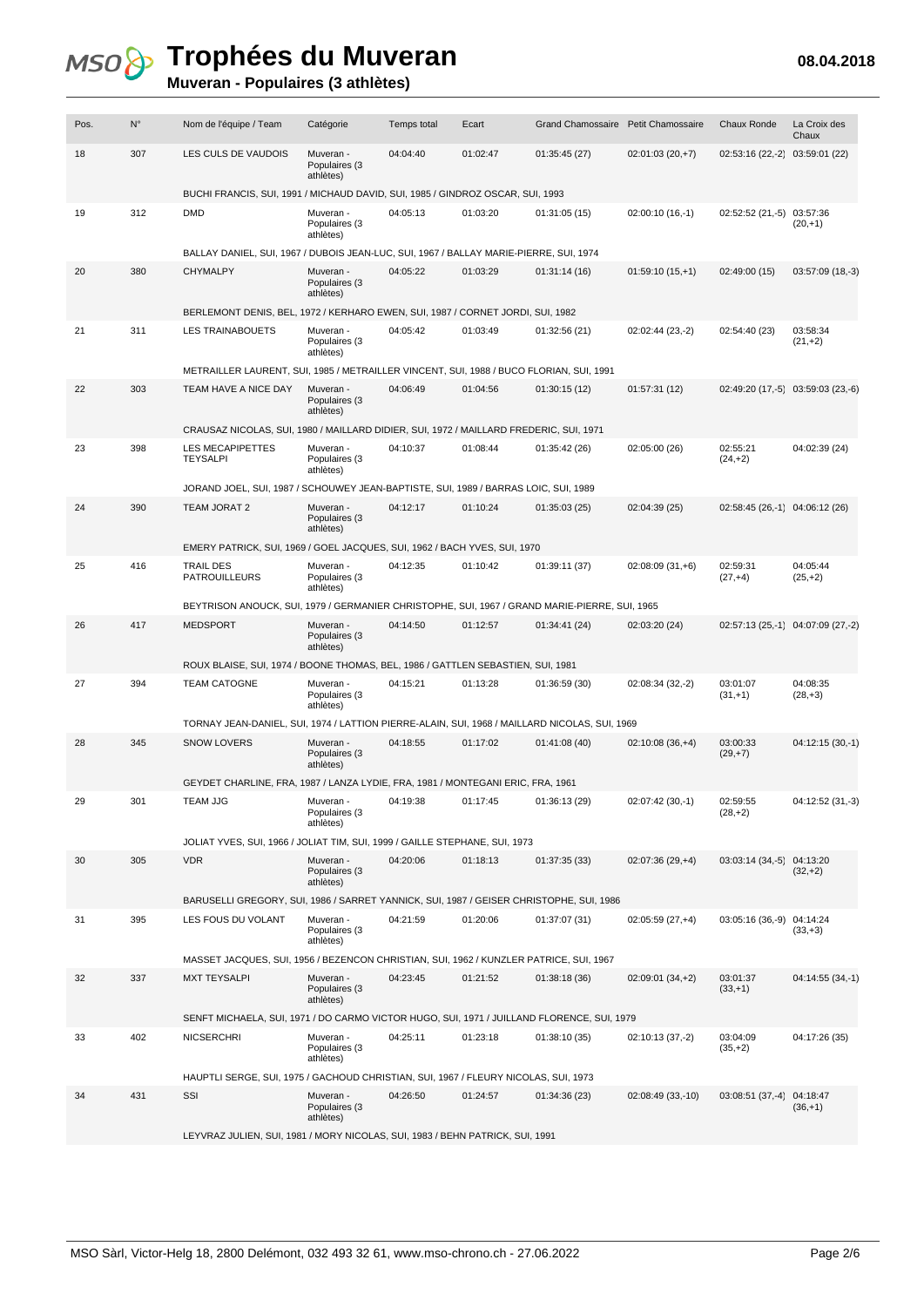#### **Muveran - Populaires (3 athlètes)**

| Pos. | $N^{\circ}$ | Nom de l'équipe / Team                                                                             | Catégorie                               | Temps total | Ecart    | Grand Chamossaire Petit Chamossaire |                   | <b>Chaux Ronde</b>        | La Croix des<br>Chaux  |
|------|-------------|----------------------------------------------------------------------------------------------------|-----------------------------------------|-------------|----------|-------------------------------------|-------------------|---------------------------|------------------------|
| 35   | 410         | LES 2 JEAN + 1 SERGE                                                                               | Muveran -<br>Populaires (3<br>athlètes) | 04:29:32    | 01:27:39 | 01:41:49 (41)                       | $02:13:03(39,+2)$ | 03:10:02<br>$(38, +1)$    | 04:21:39<br>$(37,+1)$  |
|      |             | ROCHAT JEAN-FRANCOIS, SUI, 1963 / GALLANDAT JEAN-MICHEL, SUI, 1961 / SCHNEGG SERGE, SUI, 1965      |                                         |             |          |                                     |                   |                           |                        |
| 36   | 430         | <b>STEINBOCK</b>                                                                                   | Muveran -<br>Populaires (3<br>athlètes) | 04:29:49    | 01:27:56 | 01:37:38 (34)                       | $02:09:26(35,-1)$ | 03:00:51<br>$(30, +5)$    | 04:23:16 (38,-8)       |
|      |             | ZURBRIGGEN PIRMIN, SUI, 1963 / ZURBRIGGEN ALAIN, 1998 / MILLIQUET RICHARD, SUI, 1951               |                                         |             |          |                                     |                   |                           |                        |
| 37   | 401         | ZAMOFING LYSALP                                                                                    | Muveran -<br>Populaires (3<br>athlètes) | 04:36:44    | 01:34:51 | 01:36:09 (28)                       | 02:06:07 (28)     | 03:01:23 (32,-4) 04:09:03 | $(29, +3)$             |
|      |             | ZAMOFING BERTRAND, SUI, 1969 / ZAMOFING DOMINIQUE, SUI, 1972 / ZAMOFING BAPTISTE, SUI, 1999        |                                         |             |          |                                     |                   |                           |                        |
| 38   | 351         | <b>LES MAYENTIRS</b>                                                                               | Muveran -<br>Populaires (3<br>athlètes) | 04:36:46    | 01:34:53 | 01:43:02 (42)                       | $02:14:55(40,+2)$ | 03:14:36 (40)             | 04:29:55 (40)          |
|      |             | DUC PATRICK, SUI, 1988 / ROMAILLER PASCAL, 1984 / REY MICHAEL, SUI, 1986                           |                                         |             |          |                                     |                   |                           |                        |
| 39   | 396         | <b>BMB</b>                                                                                         | Muveran -<br>Populaires (3<br>athlètes) | 04:38:47    | 01:36:54 | 01:39:53 (38)                       | 02:15:59 (41,-3)  | 03:13:51<br>$(39, +2)$    | 04:31:07 (42,-3)       |
|      |             | BOURQUI BENOIT, SUI, 1974 / PUGIN MARCEL, SUI, 1982 / WICHT BRUNO, SUI, 1996                       |                                         |             |          |                                     |                   |                           |                        |
| 40   | 378         | <b>SANS PEUR</b>                                                                                   | Muveran -<br>Populaires (3<br>athlètes) | 04:38:50    | 01:36:57 | 01:43:59 (43)                       | 02:20:32 (45,-2)  | 03:22:25 (46,-1) 04:29:31 | $(39, +7)$             |
|      |             | ONILLON EMMANUEL, FRA, 1969 / MEIER CHRISTOPHE, SUI, 1973 / RAPIN MICHAEL, SUI, 1985               |                                         |             |          |                                     |                   |                           |                        |
| 41   | 333         | <b>KAISEREGG</b>                                                                                   | Muveran -<br>Populaires (3<br>athlètes) | 04:39:32    | 01:37:39 | 01:44:47 (45)                       | 02:18:21 (43,+2)  | 03:16:34<br>$(42,+1)$     | 04:31:06<br>$(41, +1)$ |
|      |             | BRANTSCHEN RETO, SUI, 1975 / AERSCHMANN ROGER, SUI, 1970 / POFFET LAURENT, SUI, 1978               |                                         |             |          |                                     |                   |                           |                        |
| 42   | 306         | <b>CORNALIN RACING TEAM</b>                                                                        | Muveran -<br>Populaires (3<br>athlètes) | 04:39:37    | 01:37:44 | 01:44:44 (44)                       | $02:17:43(42,+2)$ | 03:16:17<br>$(41, +1)$    | 04:31:20 (43,-2)       |
|      |             | PASINI ALEXANDRE, SUI, 1972 / GIRARDIN PAUL, SUI, 1969 / NEYNABER OLIVIER, SUI, 1968               |                                         |             |          |                                     |                   |                           |                        |
| 43   | 359         | SKI CLUB MEINIER 1                                                                                 | Muveran -<br>Populaires (3<br>athlètes) | 04:42:19    | 01:40:26 | 01:48:06 (50)                       | $02:23:11(47,+3)$ | 03:24:04 (47)             | 04:35:41<br>$(44, +3)$ |
|      |             | MAURER PHILIPPE, SUI, 1968 / BENE MARC, SUI, 1967 / GIACOBINO CHARLES-ALBERT, SUI, 1969            |                                         |             |          |                                     |                   |                           |                        |
| 44   | 320         | <b>TEAM TSERLIN</b>                                                                                | Muveran -<br>Populaires (3<br>athlètes) | 04:44:09    | 01:42:16 | 01:49:55 (54)                       | $02:27:25(58,-4)$ | 03:25:35<br>$(48, +10)$   | 04:37:01<br>$(45, +3)$ |
|      |             | PASQUIER CLAUDE, SUI, 1969 / GUILLET LAURENT, SUI, 1970 / BUSSARD EMMANUEL, SUI, 1982              |                                         |             |          |                                     |                   |                           |                        |
| 45   | 325         | LES BICHETTES                                                                                      | Muveran -<br>Populaires (3<br>athlètes) | 04:45:07    | 01:43:14 | 01:52:53(61)                        | 02:25:53 (51,+10) | $03:27:02(52,-1)$         | 04:37:55<br>$(46, +6)$ |
|      |             | CAPPI ISALINE, SUI, 1996 / BLANJEAN COLINE, SUI, 1998 / SARRASIN CINDY, SUI, 1996                  |                                         |             |          |                                     |                   |                           |                        |
| 46   | 313         | <b>MOPI</b>                                                                                        | Muveran -<br>Populaires (3<br>athlètes) | 04:45:23    | 01:43:30 | 01:48:17(51)                        | $02:22:18(46,+5)$ | 03:22:24<br>$(45, +1)$    | 04:38:03 (47,-2)       |
|      |             | MORISOD OLIVIER, SUI, 1978 / PIGNAT JEAN-PHILIPPE, SUI, 1978 / IMESCH SEBASTIAN, SUI, 1980         |                                         |             |          |                                     |                   |                           |                        |
| 47   | 353         | <b>PINK LADIES</b>                                                                                 | Muveran -<br>Populaires (3<br>athlètes) | 04:46:29    | 01:44:36 | 01:50:58(57)                        | $02:26:39(56,+1)$ | 03:26:52<br>$(50, +6)$    | 04:39:03<br>$(48, +2)$ |
|      |             | MESNIL VIOLETTE, SUI, 1987 / HORISBERGER EVELYNE, SUI, 1985 / LUTHI CINDY, SUI, 1987               |                                         |             |          |                                     |                   |                           |                        |
| 48   | 343         | <b>JAVALINE</b>                                                                                    | Muveran -<br>Populaires (3<br>athlètes) | 04:48:24    | 01:46:31 | 01:52:04(60)                        | 02:29:32 (60)     | 03:30:58<br>$(57,+3)$     | 04:41:31<br>$(49, +8)$ |
|      |             | DENTAN JACQUELINE, SUI, 1967 / GIACOMETTI VANESSA, SUI, 1969 / FILLIEZ-BONNARD EMMELINE, SUI, 1984 |                                         |             |          |                                     |                   |                           |                        |
| 49   | 361         | <b>VENTACHTAGLOTZ</b>                                                                              | Muveran -<br>Populaires (3<br>athlètes) | 04:49:46    | 01:47:53 | 01:54:37 (65)                       | $02:30:39(63,+2)$ | 03:28:08<br>$(55,+8)$     | 04:42:24<br>$(50, +5)$ |
|      |             | GLAUSER PIERRE-MARIE, SUI, 1967 / ACHTARI CHAHIN, SUI, 1964 / VENTURA FRANCOIS, SUI, 1967          |                                         |             |          |                                     |                   |                           |                        |
| 50   | 319         | <b>ADEMUS</b>                                                                                      | Muveran -<br>Populaires (3<br>athlètes) | 04:50:51    | 01:48:58 | 01:50:36 (56)                       | $02:23:46(48,+8)$ | 03:20:04<br>$(43, +5)$    | 04:43:16 (51,-8)       |
|      |             | RICHARD DAMIEN, SUI, 1988 / FORMAZ OLIVIER, SUI, 1988 / RAUSIS JEREMY, SUI, 1986                   |                                         |             |          |                                     |                   |                           |                        |
| 51   | 302         | <b>LES SAPINS</b>                                                                                  | Muveran -<br>Populaires (3<br>athlètes) | 04:51:48    | 01:49:55 | 01:51:49 (58)                       | $02:26:29(53,+5)$ | 03:27:53 (54,-1) 04:43:57 | $(52,+2)$              |
|      |             | CANTCOUV LAUDENT CUL 1071 / RAUMANN EDANOOIS SUL 1095 / CERHARD PORIN SUL 1095                     |                                         |             |          |                                     |                   |                           |                        |

SANTSCHY LAURENT, SUI, 1971 / BAUMANN FRANCOIS, SUI, 1985 / GEBHARD ROBIN, SUI, 1985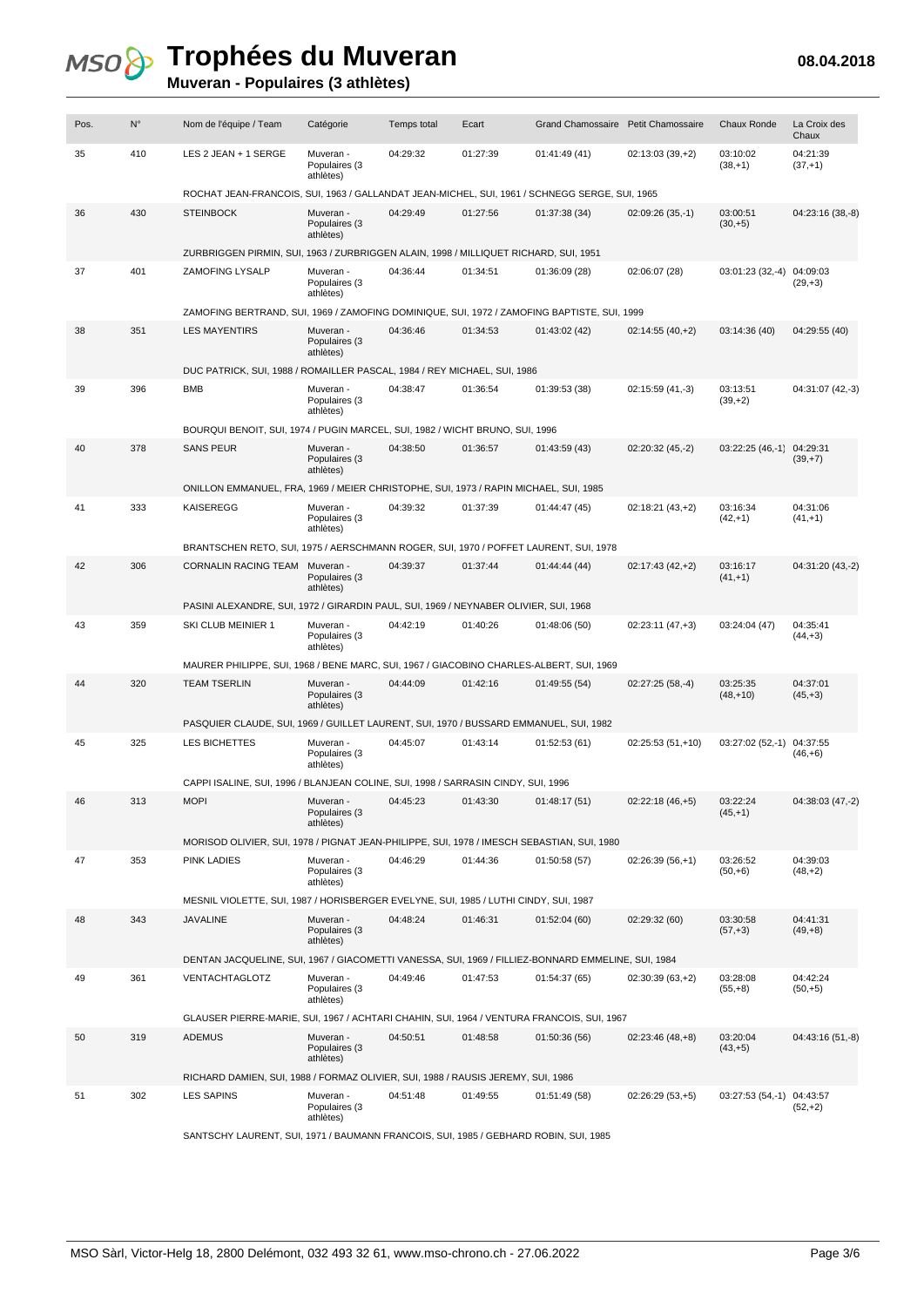### **Muveran - Populaires (3 athlètes)**

| Pos. | $N^{\circ}$ | Nom de l'équipe / Team                                                                         | Catégorie                               | Temps total | Ecart    | Grand Chamossaire Petit Chamossaire |                   | <b>Chaux Ronde</b>             | La Croix des<br>Chaux             |  |  |
|------|-------------|------------------------------------------------------------------------------------------------|-----------------------------------------|-------------|----------|-------------------------------------|-------------------|--------------------------------|-----------------------------------|--|--|
| 52   | 403         | <b>GIBLOUX NORD FACE</b>                                                                       | Muveran -<br>Populaires (3<br>athlètes) | 04:54:55    | 01:53:02 | 01:37:12 (32)                       | $02:12:27(38,-6)$ | $03:21:25(44,-6)$              | $04:46:20(53,-9)$                 |  |  |
|      |             | SCHORNOZ DANIEL, SUI, 1968 / OTTET HERVE, SUI, 1975 / SCHROETER CHRISTIAN, SUI, 1981           |                                         |             |          |                                     |                   |                                |                                   |  |  |
| 53   | 426         | CP FUS MONT I/7 RENF                                                                           | Muveran -<br>Populaires (3<br>athlètes) | 04:55:31    | 01:53:38 | 01:47:19 (46)                       | 02:23:48 (49,-3)  |                                | 03:27:05 (53,-4) 04:48:28 (54,-1) |  |  |
|      |             | BERGER IGOR, SUI, 1969 / BERGER NICOLAS, SUI, 2000 / KUNDERT CHRISTIAN, SUI, 1969              |                                         |             |          |                                     |                   |                                |                                   |  |  |
| 54   | 418         | TEAM REINE BERTHE<br>1BIS                                                                      | Muveran -<br>Populaires (3<br>athlètes) | 04:57:41    | 01:55:48 | 01:47:42 (49)                       | 02:24:49 (50,-1)  |                                | 03:27:02 (51,-1) 04:50:18 (57,-6) |  |  |
|      |             | GLOOR OLIVIER, SUI, 1980 / BOVEY ALEXANDRE, SUI, 1981 / JAGGI JOHANN, SUI, 1979                |                                         |             |          |                                     |                   |                                |                                   |  |  |
| 55   | 392         | <b>LES BOFIOS</b>                                                                              | Muveran -<br>Populaires (3<br>athlètes) | 04:58:03    | 01:56:10 | 01:41:01 (39)                       | 02:20:25 (44,-5)  |                                | 03:26:26 (49,-5) 04:49:52 (56,-7) |  |  |
|      |             | VEYRAND JULIEN, SUI, 1978 / METTAN OLIVIER, SUI, 1984 /,                                       |                                         |             |          |                                     |                   |                                |                                   |  |  |
| 56   | 310         | LA CINQUANT'EAM                                                                                | Muveran -<br>Populaires (3<br>athlètes) | 04:58:15    | 01:56:22 | 01:50:26(55)                        | $02:27:41(59,-4)$ | 03:30:31<br>$(56,+3)$          | 04:49:43<br>$(55,+1)$             |  |  |
|      |             | BARUCHET CHRISTOPHE, SUI, 1968 / TENA JEAN-LOUIS, SUI, 1960 / SALAMIN PHILIPPE, SUI, 1975      |                                         |             |          |                                     |                   |                                |                                   |  |  |
| 57   | 419         | <b>TEAM GLANE</b>                                                                              | Muveran -<br>Populaires (3<br>athlètes) | 05:00:09    | 01:58:16 | 01:49:50 (53)                       | 02:27:10 (57,-4)  | 03:31:07 (58,-1) 04:52:00 (58) |                                   |  |  |
|      |             | TROUTOT SEBASTIEN, SUI, 1976 / DEILLON THIERRY, SUI, 1979 / CHASSOT EMMANUEL, SUI, 1975        |                                         |             |          |                                     |                   |                                |                                   |  |  |
| 58   | 386         | <b>LES POULETS POLAIRES</b>                                                                    | Muveran -<br>Populaires (3<br>athlètes) | 05:02:27    | 02:00:34 | 01:51:51 (59)                       | $02:26:30(54,+5)$ | 03:34:00 (61,-7)               | 04:54:29<br>$(59, +2)$            |  |  |
|      |             | JONAS KENNY, SUI, 1985 / MAUPAS ETIENNE, SUI, 1963 / PERSYN FRANK, NED, 1975                   |                                         |             |          |                                     |                   |                                |                                   |  |  |
| 59   | 379         | LES3BECKS                                                                                      | Muveran -<br>Populaires (3<br>athlètes) | 05:05:02    | 02:03:09 | 01:55:49 (67)                       | $02:33:42(64,+3)$ | 03:39:13 (64)                  | 04:57:12<br>$(61,+3)$             |  |  |
|      |             | BECK SEREINA, SUI, 1987 / BECK CYRIL, SUI, 1982 / BECK JEAN-PHILIPPE, SUI, 1983                |                                         |             |          |                                     |                   |                                |                                   |  |  |
| 60   | 421         | <b>GAMUDABO</b>                                                                                | Muveran -<br>Populaires (3<br>athlètes) | 05:05:05    | 02:03:12 | 01:47:20 (47)                       | 02:26:16 (52,-5)  |                                | 03:32:17 (59,-7) 04:55:35 (60,-1) |  |  |
|      |             | BORNET DAVID, SUI, 1987 / MULLER GABRIEL, SUI, 1953 / ROSSET BLAISE, FRA, 1963                 |                                         |             |          |                                     |                   |                                |                                   |  |  |
| 61   | 369         | OBJECTIFPDG18                                                                                  | Muveran -<br>Populaires (3<br>athlètes) | 05:07:10    | 02:05:17 | 01:59:05 (74)                       | $02:36:33(70,+4)$ | 03:40:14<br>$(65,+5)$          | 05:00:19<br>$(64, +1)$            |  |  |
|      |             | MICHAUD JEAN-NICOLAS, SUI, 1972 / VANNOTTI MATTHIAS, SUI, 1972 / BAUD DAVID, SUI, 1973         |                                         |             |          |                                     |                   |                                |                                   |  |  |
| 62   | 321         | <b>JUSTE UNE!</b>                                                                              | Muveran -<br>Populaires (3<br>athlètes) | 05:07:48    | 02:05:55 | 01:47:31 (48)                       | $02:26:37(55,-7)$ | $03:33:00(60,-5)$              | 04:57:24 (62,-2)                  |  |  |
|      |             | RODRIGUEZ MIKAEL, ESP, 1983 / KREBS FABRICE, SUI, 1986 / DEFAGO PIERRE-ANDRE, SUI, 1967        |                                         |             |          |                                     |                   |                                |                                   |  |  |
| 63   | 370         | <b>LES VOROSSES</b>                                                                            | Muveran -<br>Populaires (3<br>athlètes) | 05:07:57    | 02:06:04 | 01:48:56 (52)                       | 02:30:32 (62,-10) | 03:38:27 (62)                  | 04:58:20 (63,-1)                  |  |  |
|      |             | CHRISTIN PAULINE, FRA, 1990 / FANTINI CINDY, FRA, 1980 / SERVAIS CELINE, BEL, 1990             |                                         |             |          |                                     |                   |                                |                                   |  |  |
| 64   | 374         | LES ILLUMINEES DE<br><b>NEUCHAVENTURE</b>                                                      | Muveran -<br>Populaires (3<br>athlètes) | 05:11:26    | 02:09:33 | 01:56:55 (69)                       | $02:34:52(65,+4)$ | 03:39:09<br>$(63, +2)$         | 05:03:04 (65,-2)                  |  |  |
|      |             | BANDELIER DIANE, SUI, 1976 / MAITRE BENEDICTE, SUI, 1978 / KLAYE ANNE, FRA, 1977               |                                         |             |          |                                     |                   |                                |                                   |  |  |
| 65   | 425         | <b>DJINTEAM</b>                                                                                | Muveran -<br>Populaires (3<br>athlètes) | 05:13:44    | 02:11:51 | 02:02:27 (78)                       | $02:38:33(74,+4)$ | 03:42:55<br>$(70,+4)$          | 05:04:04<br>$(66, +4)$            |  |  |
|      |             | HANHART ROSELINE, SUI, 1962 / KNEUBHULER INES, SUI, 1975 / BURDET JEROME, SUI, 1975            |                                         |             |          |                                     |                   |                                |                                   |  |  |
| 66   | 393         | <b>FLITZER</b>                                                                                 | Muveran -<br>Populaires (3<br>athlètes) | 05:14:21    | 02:12:28 | 01:57:29(72)                        | 02:40:08 (75,-3)  | 03:41:46<br>$(67,+8)$          | 05:07:32 (67)                     |  |  |
|      |             | KLAPPERT RALF, SUI, 1964 / WOLFENSBERGER GUY, SUI, 1969 / ILLOBRE MARCO, SUI, 1977             |                                         |             |          |                                     |                   |                                |                                   |  |  |
| 67   | 363         | TRI TEAM LAVIGNY                                                                               | Muveran -<br>Populaires (3<br>athlètes) | 05:18:50    | 02:16:57 | 01:52:53 (62)                       | $02:29:37(61,+1)$ | $03:42:48(69,-8)$              | 05:09:35<br>$(68, +1)$            |  |  |
|      |             | TCHAGAUNOVA PHILIPPE, SUI, 1961 / TCHAGAUNOVA ROMAIN, SUI, 1995 / REMANDET PHILIPPE, SUI, 1971 |                                         |             |          |                                     |                   |                                |                                   |  |  |
| 68   | 397         | TOUT SCHUSS A L<br>APERO:-)                                                                    | Muveran -<br>Populaires (3<br>athlètes) | 05:19:04    | 02:17:11 | 01:55:25 (66)                       | 02:35:57 (69,-3)  | 03:43:45 (71,-2) 05:10:38      | $(70,+1)$                         |  |  |
|      |             | DEVAUD TIFFANY, SUI, 1986 / CONUS FREDERIC, SUI, 1985 / MOTTIER LIONEL, SUI, 1985              |                                         |             |          |                                     |                   |                                |                                   |  |  |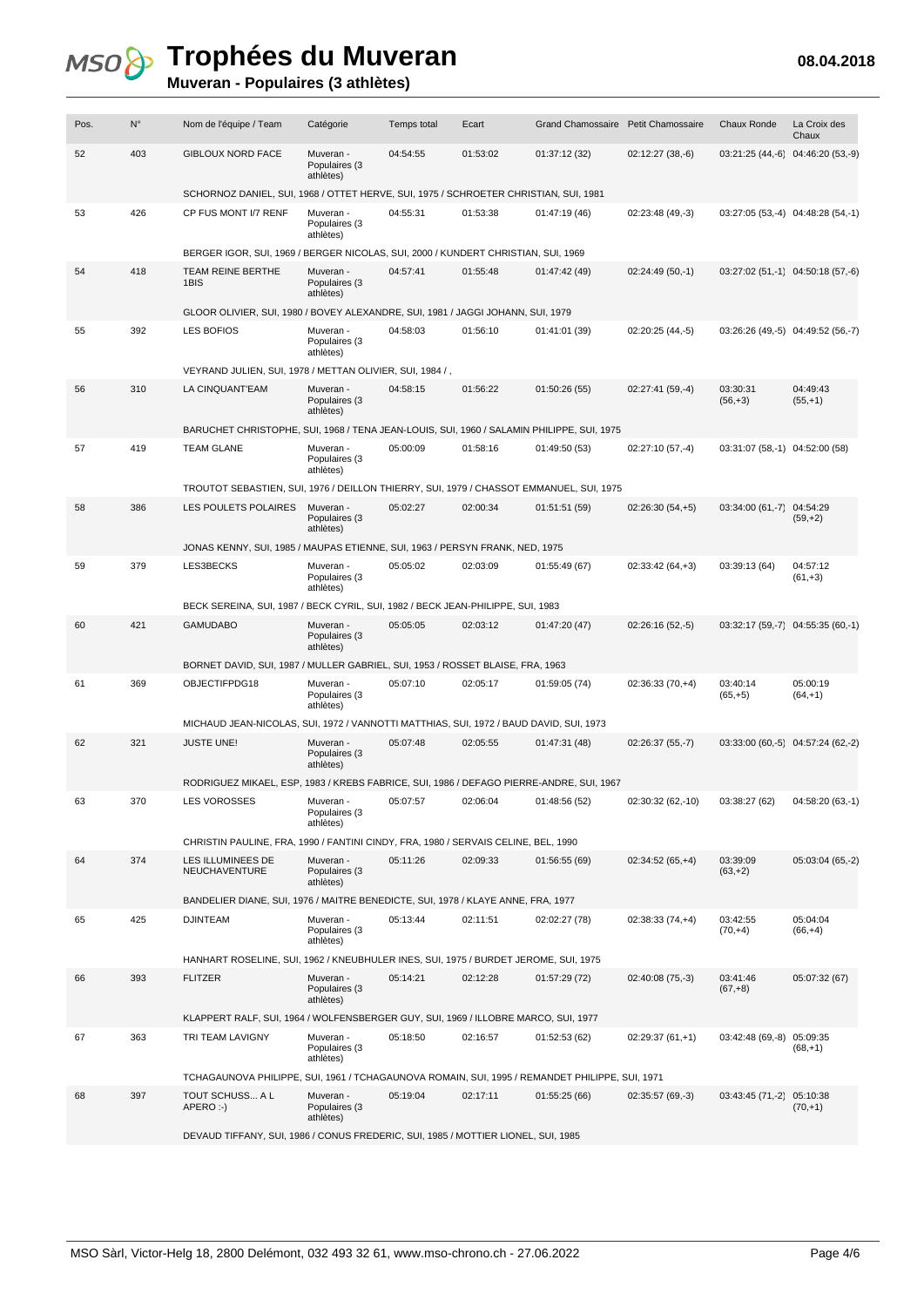| Pos. | $N^{\circ}$ | Nom de l'équipe / Team                                                                       | Catégorie                               | <b>Temps total</b> | Ecart    | Grand Chamossaire Petit Chamossaire |                   | Chaux Ronde                    | La Croix des<br>Chaux               |
|------|-------------|----------------------------------------------------------------------------------------------|-----------------------------------------|--------------------|----------|-------------------------------------|-------------------|--------------------------------|-------------------------------------|
| 69   | 400         | <b>TEAM PHOTO STUDIO</b><br><b>PATRICK</b>                                                   | Muveran -<br>Populaires (3<br>athlètes) | 05:20:02           | 02:18:09 | 01:54:03 (63)                       | 02:38:03 (72,-9)  | $03:46:23(73,-1)$              | 05:11:30<br>$(71,+2)$               |
|      |             | PERROUD GUY, SUI, 1961 / BOSSEL FRANCOIS, SUI, 1960 / FRANSSEN LUCAS, SUI, 1989              |                                         |                    |          |                                     |                   |                                |                                     |
| 70   | 405         | <b>BRICELETS</b>                                                                             | Muveran -<br>Populaires (3<br>athlètes) | 05:20:27           | 02:18:34 | 01:58:10 (73)                       | $02:35:36(68,+5)$ |                                | $03:46:50(74,-6)$ $05:14:24(75,-1)$ |
|      |             | ANDREY FREDERIC, SUI, 1973 / CRISINEL CLAUDE, SUI, 1964 / CRISINEL PIERRE-ANDRE, SUI, 1961   |                                         |                    |          |                                     |                   |                                |                                     |
| 71   | 367         | LES SENIORS DE LA<br>COTE                                                                    | Muveran -<br>Populaires (3<br>athlètes) | 05:20:42           | 02:18:49 | 01:55:50 (68)                       | $02:34:55(66,+2)$ |                                | 03:42:43 (68,-2) 05:10:17 (69,-1)   |
|      |             | BRELAZ MICHEL, SUI, 1958 / PERLER DANIEL, SUI, 1952 / DAMOND RENE, SUI, 1952                 |                                         |                    |          |                                     |                   |                                |                                     |
| 72   | 415         | ARTISTES DU VDR                                                                              | Muveran -<br>Populaires (3<br>athlètes) | 05:21:41           | 02:19:48 | 01:59:19 (75)                       | 02:40:37 (77,-2)  | 03:52:30 (78,-1) 05:14:06      | $(74, +4)$                          |
|      |             | PERRET DOMINIQUE, FRA, 1962 / SAUSER OLIVIER, SUI, 1976 / CHATELAIN RAPHAEL, SUI, 1980       |                                         |                    |          |                                     |                   |                                |                                     |
| 73   | 357         | LA DER DE DER                                                                                | Muveran -<br>Populaires (3<br>athlètes) | 05:22:11           | 02:20:18 | 02:00:15 (76)                       | $02:38:20(73,+3)$ | 03:47:12 (75,-2) 05:13:41      | $(73, +2)$                          |
|      |             | PAPAUX GUY, SUI, 1961 / DEPRAZ ALAIN, SUI, 1954 / SAVARY MARC OLIVIER, SUI, 1973             |                                         |                    |          |                                     |                   |                                |                                     |
| 74   | 384         | CHASSELAS AOC                                                                                | Muveran -<br>Populaires (3<br>athlètes) | 05:22:25           | 02:20:32 | 01:57:20 (71)                       | 02:40:13 (76,-5)  | 03:45:25<br>$(72,+4)$          | 05:13:26 (72)                       |
|      |             | VOLET LAURENT, SUI, 1984 / FETTER FABIEN, SUI, 1975 / VACHERON JACQUES, SUI, 1967            |                                         |                    |          |                                     |                   |                                |                                     |
| 75   | 352         | WASIMOLO                                                                                     | Muveran -<br>Populaires (3<br>athlètes) | 05:25:31           | 02:23:38 | 02:07:14 (85)                       | $02:46:08(80,+5)$ | 03:53:14<br>$(79, +1)$         | 05:17:01<br>$(77,+2)$               |
|      |             | VONLANTHEN AURELIE, SUI, 1977 / FORESTIER MARION, SUI, 1989 / MERCAY DANIEL, SUI, 1964       |                                         |                    |          |                                     |                   |                                |                                     |
| 76   | 347         | UPA <sub>1</sub>                                                                             | Muveran -<br>Populaires (3<br>athlètes) | 05:28:52           | 02:26:59 | 02:00:37 (77)                       | 02:41:08 (78,-1)  | 03:47:53<br>$(76, +2)$         | 05:20:10 (78,-2)                    |
|      |             | FAVRE CEDRIC, SUI, 1966 / MENGOLLI STEPHANE, SUI, 1968 / PANCHAUD MARC, SUI, 1964            |                                         |                    |          |                                     |                   |                                |                                     |
| 77   | 326         | TEAM3DECOEUR                                                                                 | Muveran -<br>Populaires (3<br>athlètes) | 05:30:01           | 02:28:08 | 02:14:06 (91)                       | $02:54:18(86,+5)$ | 04:03:50 (86)                  | 05:20:35<br>$(79, +7)$              |
|      |             | BERTHET-PARIS STEPHANIE, SUI, 1981 / PARIS CHRISTOPHE, SUI, 1979 / BERTHET LIONEL, SUI, 1980 |                                         |                    |          |                                     |                   |                                |                                     |
| 78   | 377         | DETACHEMENT GILLIOZ                                                                          | Muveran -<br>Populaires (3<br>athlètes) | 05:34:17           | 02:32:24 | 02:07:03 (83)                       | 02:49:56 (83)     | 03:59:19<br>$(81, +2)$         | 05:26:45<br>$(80, +1)$              |
|      |             | GILLIOZ LOUIS, SUI, 1994 / GILLIOZ ROBIN, SUI, 1997 / GILLIOZ CLEMENT, SUI, 1993             |                                         |                    |          |                                     |                   |                                |                                     |
| 79   | 406         | <b>BABADOUX</b>                                                                              | Muveran -<br>Populaires (3<br>athlètes) | 05:35:20           | 02:33:27 | 02:07:51 (87)                       | 02:45:52 (79,+8)  |                                | 03:57:13 (80,-1) 05:27:09 (81,-1)   |
|      |             | VOUARDOUX SEBASTIEN, SUI, 1973 / BOCHATAY DENIS, SUI, 1978 / BARRAS JEAN-PHILIPPE, SUI, 1975 |                                         |                    |          |                                     |                   |                                |                                     |
| 80   | 365         | <b>CHANDOLIN</b>                                                                             | Muveran -<br>Populaires (3<br>athlètes) | 05:39:56           | 02:38:03 | 02:06:00 (81)                       | 02:49:18 (82,-1)  | 04:03:07 (84,-2) 05:32:53      | $(82, +2)$                          |
|      |             | VUFFRAY DAVID, SUI, 1972 / CALOZ NICOLAS, SUI, 1963 / PRALONG DANIEL, SUI, 1966              |                                         |                    |          |                                     |                   |                                |                                     |
| 81   | 341         | ALLEZ HOP!                                                                                   | Muveran -<br>Populaires (3<br>athlètes) | 05:41:55           | 02:40:02 | 02:07:25 (86)                       | $02:52:49(85,+1)$ | 04:02:50<br>$(83, +2)$         | 05:33:12 (83)                       |
|      |             | PRAZ FREDERIC, SUI, 1975 / SCHWENTER MARC-ETIENNE, SUI, 1970 / FERRIER ROLLIN, SUI, 1969     |                                         |                    |          |                                     |                   |                                |                                     |
| 82   | 420         | LES MULETS DU BESSO                                                                          | Muveran -<br>Populaires (3<br>athlètes) | 05:48:08           | 02:46:15 | 02:02:59 (79)                       | 02:46:32 (81,-2)  |                                | 04:02:23 (82,-1) 05:37:29 (84,-2)   |
|      |             | GERMANN BENOIST, SUI, 1952 / WALTREGNY SANDRA, SUI, 1973 / BAUDET ARMEL, SUI, 1961           |                                         |                    |          |                                     |                   |                                |                                     |
| 83   | 411         | TEAM GREVIRE LE FLON                                                                         | Muveran -<br>Populaires (3<br>athlètes) | 05:57:41           | 02:55:48 | 02:04:57 (80)                       | 02:50:11 (84,-4)  | 04:03:39 (85,-1) 05:47:35 (85) |                                     |
|      |             | DEMIERRE CHRISTIAN, SUI, 1967 / GACHOUD FREDERIC, SUI, 1966 / COLLAUD OLIVIER, SUI, 1976     |                                         |                    |          |                                     |                   |                                |                                     |
| 84   | 381         | <b>GOOD TEAM</b>                                                                             | Muveran -<br>Populaires (3<br>athlètes) | 05:59:04           | 02:57:11 | 02:10:08 (89)                       | $03:01:51(90,-1)$ | 04:17:09<br>$(88, +2)$         | 05:49:20<br>$(86, +2)$              |
|      |             | GIESSER JEANNE, SUI, 1989 / BLONDEL YVES, SUI, 1966 / BARLET SIMON, SUI, 1995                |                                         |                    |          |                                     |                   |                                |                                     |
| 85   | 422         | LES CRETINS DES ALPES                                                                        | Muveran -<br>Populaires (3<br>athlètes) | 06:01:38           | 02:59:45 | 02:07:11 (84)                       | 03:00:01 (89,-5)  | 04:19:50 (90,-1) 05:54:01      | $(88, +2)$                          |
|      |             | GERBER JEROME, SUI, 1985 / GERBER VALENTIN, SUI, 1991 / MASSY GUILLAUME, SUI, 1989           |                                         |                    |          |                                     |                   |                                |                                     |